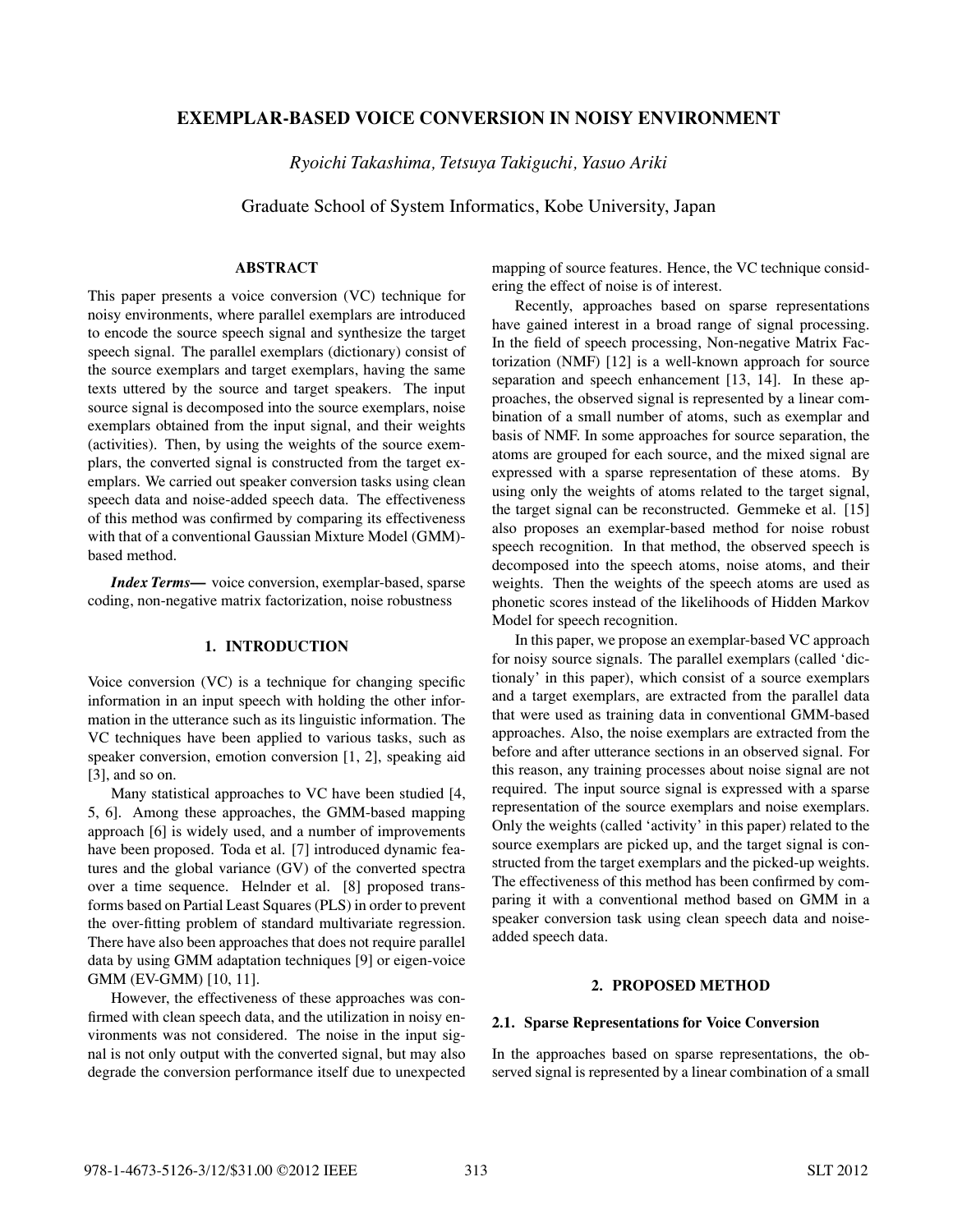

**Fig. 1**. Activity matrices of the source signal (left) and target signal (right)

number of atoms.

$$
\mathbf{x}_{l} \approx \sum_{j=1}^{J} \mathbf{a}_{j} h_{j,l} = \mathbf{A} \mathbf{h}_{l}
$$
 (1)

 $x_l$  is the *l*-th frame of the observation.  $a_j$  and  $h_{j,l}$  are the *j*-th atom and the weight, respectively.  $A = [\mathbf{a}_1 \dots \mathbf{a}_J]$  and  $h_l = [h_{1,l} \dots h_{J,l}]^T$  are the collection of the atoms and the stack of weights. When the weight vector  $h_l$  is sparse, the observed signal can be represented by a linear combination of a small number of atoms that have non-zero weights. In this paper, each atom denotes the exemplar of speech or noise signal, and the collection of exemplar **A** and the weight vector **h***<sup>l</sup>* are called '*dictionary*' and '*activity*', respectively.

In our proposed method, the parallel exemplars (dictionaries) are used to map the source signal to the target one. The parallel dictionaries consist of source and target dictionaries that have the same size. Figure 1 shows the activity matrices estimated from the source and target words uttered ('ikioi') and their dictionaries. The parallel dictionaries were structured from the same words aligned using dynamic programming (DP) matching. The source/target features and each atom in the dictionary are a spectral envelope extracted by STRAIGHT analysis [16]. When the source/target signal and its dictionary are the same word, the estimated activity will have high energies through the diagonal line. The reason some areas far from the diagonal line, such as the red-circled areas, also have high energies is that these areas correspond to the same utterance 'i'.

As shown in this figure, these activities have high energies at similar elements. For this reason, when there are parallel dictionaries, the activity of the source signal estimated with the source dictionary may be able to be substituted for that of the target signal. Therefore, the target speech can be constructed by using the target dictionary and the activity of the source signal as shown in Figure 2. *D*, *L*, *J* are the numbers of dimensions, frames and exemplars, respectively.



**Fig. 2**. Basic approach of exemplar-based voice conversion



**Fig. 3**. Construction of source and target dictionaries

## **2.2. Dictionary Construction**

In the preceding section, both dictionaries (source and target) consisted of the same spectral envelope features (STRAIGHT spectrum) for simplicity explaining the proposed method. Indeed, the use of these features worked without any problems in a preliminary experiment using clean speech data. However, when it came to constructing a noise dictionary, STRAIGHT analysis could not express the noise spectrum well since STRAIGHT itself is an analysis and synthesis method for speech data. In order to express the noisy source speech with a sparse representation of source and noise dictionaries, a simple magnitude spectrum calculated by short-time Fourier transform (STFT) is used to construct the source and noise dictionaries.

Figure 3 shows the process for constructing parallel dictionaries. For the target training speech, STRAIGHT spectrum is used to extract its dictionary. For the source training speech, on the other hand, the STRAIGHT spectrum is converted into mel-cepstral coefficients and only used for DPmatching in order to align the temporal fluctuation, and the magnitude spectrum is used to extract its dictionary. When an input source signal is converted, the source signal is also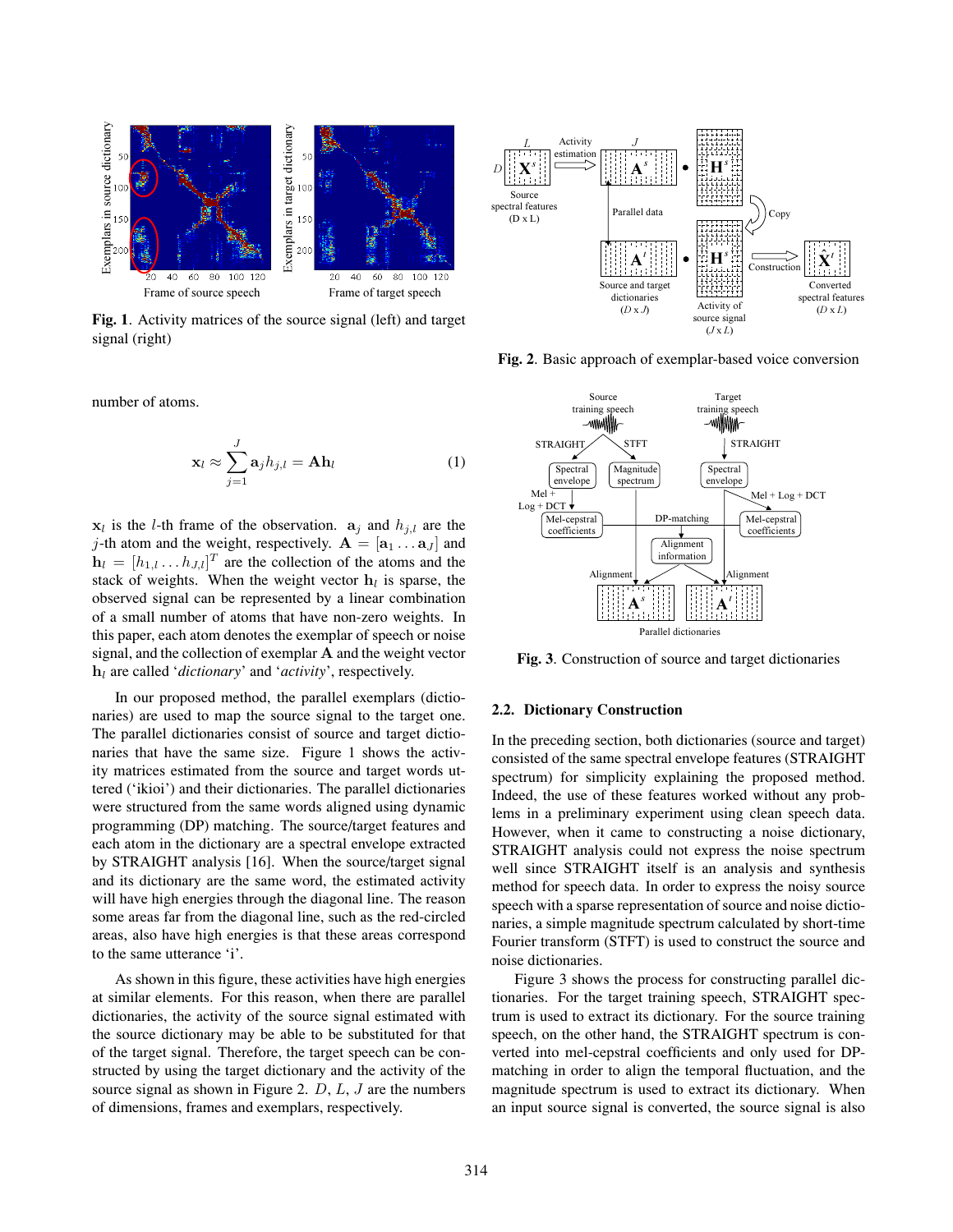applied to STFT and STRAIGHT analysis. The magnitude spectrum is used to extract the noise dictionary and used to estimate the activity. The STRAIGHT spectrum is not used in the conversion process, but the other features extracted by STRAIGHT analysis, such as F0 and aperiodic components, are used to synthesize the converted signal.

#### **2.3. Estimation of Activity from Noisy Source Signal**

From the before and after utterance sections in the observed (noisy) signal, the noise dictionary is extracted for each utterance. In the exemplar-based approach, the spectrum of the noisy source signal at frame *l* is approximately expressed by a non-negative linear combination of the source dictionary, noise dictionary, and their activities.

$$
\mathbf{x}_{l} = \mathbf{x}_{l}^{s} + \mathbf{x}_{l}^{n}
$$
\n
$$
\approx \sum_{j=1}^{J} \mathbf{a}_{j}^{s} h_{j,l}^{s} + \sum_{k=1}^{K} \mathbf{a}_{k}^{n} h_{k,l}^{n}
$$
\n
$$
= [\mathbf{A}^{s} \mathbf{A}^{n}] \begin{bmatrix} \mathbf{h}_{l}^{s} \\ \mathbf{h}_{l}^{n} \end{bmatrix} \quad s.t. \quad \mathbf{h}_{l}^{s}, \mathbf{h}_{l}^{n} \ge 0
$$
\n
$$
= \mathbf{A} \mathbf{h}_{l} \quad s.t. \quad \mathbf{h}_{l} \ge 0
$$
\n(2)

 $\mathbf{x}_l^s$  and  $\mathbf{x}_l^n$  are the magnitude spectra of the source signal and the noise.  $A^s$ ,  $A^n$ ,  $h_l^s$ ,  $h_l^n$  are the source dictionary, noise dictionary, and their activities at frame *l*. Given the spectrogram, (2) can be written as follows:

$$
\mathbf{X} \approx [\mathbf{A}^s \mathbf{A}^n] \begin{bmatrix} \mathbf{H}^s \\ \mathbf{H}^n \end{bmatrix} \quad s.t. \quad \mathbf{H}^s, \mathbf{H}^n \ge 0
$$
  
=  $\mathbf{A}\mathbf{H} \quad s.t. \quad \mathbf{H} \ge 0.$  (3)

In order to consider only the shape of the spectrum, *X*, *A<sup>s</sup>* and *A<sup>n</sup>* are first normalized for each frame or exemplar so that the sum of the magnitudes over frequency bins equals unity.

$$
\begin{array}{rcl}\n\mathbf{M} & = & \mathbf{1}^{(D \times D)} \mathbf{X} \\
\mathbf{X} & \leftarrow & \mathbf{X} . / \mathbf{M} \\
\mathbf{A} & \leftarrow & \mathbf{A} . / (\mathbf{1}^{(D \times D)} \mathbf{A})\n\end{array} \tag{4}
$$

**1** is an all-one matrix. The joint matrix **H** is estimated based on NMF with the sparse constraint that minimizes the following cost function [15]:

$$
d(\mathbf{X}, \mathbf{AH}) + ||(\lambda \mathbf{1}^{(1 \times L)}) \cdot \mathbf{H}||_1 \quad s.t. \quad \mathbf{H} \ge 0. \tag{5}
$$

The first term is the Kullback-Leibler (KL) divergence between **X** and **AH**. The second term is the sparse constraint with L1-norm regularization term that causes **H** to be sparse. The weights of the sparsity constraints can be defined for each exemplar by defining  $\lambda^T = [\lambda_1 \dots \lambda_J \dots \lambda_{J+K}]$ . In this paper, the weights for source exemplars  $[\lambda_1 \dots \lambda_J]$  were set to 0.1, and those for noise exemplars  $[\lambda_{J+1} \dots \lambda_{J+K}]$  were set to 0. **H** minimizing (5) is estimated iteratively applying the following update rule:

$$
\mathbf{H}_{n+1} = \mathbf{H}_n \cdot * (\mathbf{A}^T (\mathbf{X}./(\mathbf{A} \mathbf{H}))) \n./(\mathbf{1}^{((J+K)\times L)} + \lambda \mathbf{1}^{(1\times L)}).
$$
\n(6)

#### **2.4. Target speech construction**

From the estimated joint matrix **H**, the activity of source signal  $\mathbf{H}^s$  is extracted, and by using the activity and the target dictionary, the converted spectral features are constructed. Then, the target dictionary is also normalized for each frame in the same way the source dictionary was.

$$
\mathbf{A}^t \leftarrow \mathbf{A}^t. / (\mathbf{1}^{(D \times D)} \mathbf{A}^t)
$$
 (7)

Next, the normalized target spectral feature is constructed, and the magnitudes of the source signal calculated in (4) are applied to the normalized target spectral feature.

$$
\hat{\mathbf{X}}^t = (\mathbf{A}^t \mathbf{H}^s) \cdot \mathbf{M} \tag{8}
$$

The input source feature is the magnitude spectrum calculated by STFT, but the converted spectral feature is expressed as a STRAIGHT spectrum. Hence, the target speech is synthesized using a STRAIGHT synthesizer. Then, F0 information is converted using a conventional linear regression based on the mean and standard deviation.

## **3. EXPERIMENTS**

#### **3.1. Experimental Conditions**

The new VC technique was evaluated by comparing it with a conventional technique based on GMM [6] in a speaker conversion task using clean speech data and noise-added speech data. The source speaker and target speaker were one male and one female speaker, whose speech is stored in the ATR Japanese speech database, respectively. The sampling rate was 8 kHz.

216 words of clean speech were used to construct parallel dictionaries in our proposed method and used to train the GMM in conventional method. The number of exemplars of source and target dictionaries was 57,033. 25 sentences of clean speech or noisy speech were used to evaluate. The noisy speech was created by adding a noise signal recorded in a restaurant (taken from the CENSREC-1-C database) to the clean speech sentences. The mean SNR was about 24 dB. The noise dictionary is extracted from the before and after utterance section in the evaluation sentence. The average number of noise dictionary for one sentence was 104.

In our proposed method, a 256-dimensional magnitude spectrum was used as the feature vectors for input signal, source dictionary and noise dictionary, and a 512-dimensional STRAIGHT spectrum was used for the target dictionary. The number of iterations used to estimate the activity was 500. In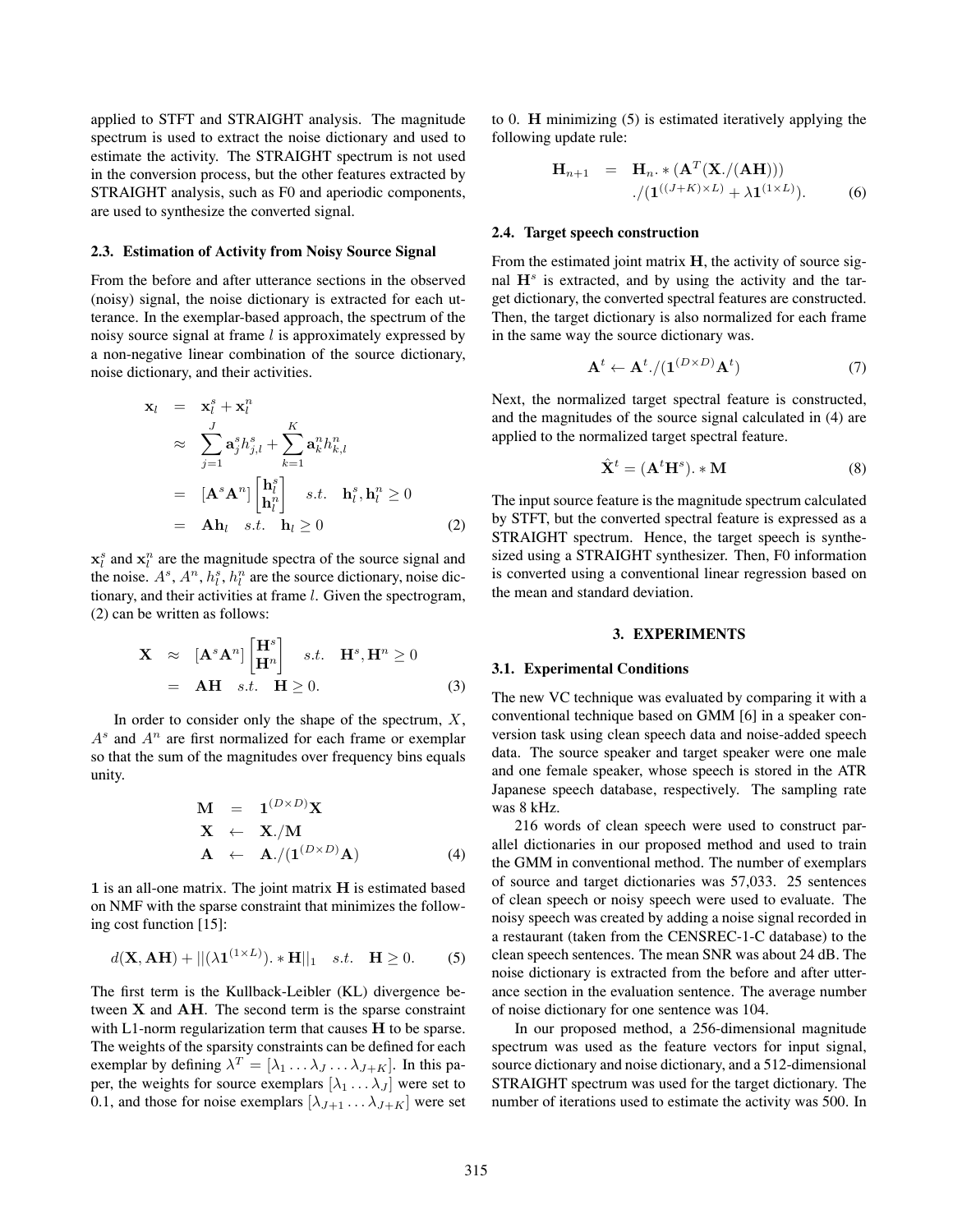**Table 1**. Mel-cepstral distortion [dB] for each method

|              | Original<br>source | Conventional | Proposed |
|--------------|--------------------|--------------|----------|
| Clean speech | 6.30               |              | 3.54     |
| Noisy speech | 6.70               |              | 3 Q7     |

the GMM-based method, the 1 *st* through 40*th* linear-cepstral coefficients obtained from the STRAIGHT spectrum were used as the feature vectors.

## **3.2. Experimental Results**

Table 1 shows the mel-cepstral distortion between the target mel-cepstra and that of a signal converted using each method. The mel-cepstral distortion is calculated as follows [7].

$$
\text{Mel-CD[dB]} = 10/\ln 10 \sqrt{2 \sum_{d=1}^{24} (mc_d^t - \hat{mc}_d^t)^2}
$$
 (9)

 $mc_d^t$  and  $\hat{mc}_d^t$  are the *d*-th coefficients of the target and converted mel-cepstra, respectively. We calculated mel-cepstra from the converted STRAIGHT spectrum.

As shown in this table, our proposed method showed the lower distortion than the conventional method in both cases using clean speech and noisy speech for evaluation. The melcepstral distortion between source signal and target signal increased by 0.40 dB by adding noise signal to the source signal  $(6.30 \rightarrow 6.70$  dB). On the other hand, the distortions in the conventional method and proposed method increased by  $0.51$  dB (4.23  $\rightarrow$  4.74 dB) and 0.43 dB (3.54  $\rightarrow$  3.97 dB) by adding noise signal to the source signal, respectively. The reason these increases were greater than that of original source is that the noise in the input signal is not only output with the converted signal, but also degrade the conversion performance itself due to unexpected mapping of source features. However, our proposed method could suppress the influence of the noise compared to the conventional method.

Next, we carried out the preference tests related to the naturalness and speaker individuality of the converted speech. The tests were carried out with 7 subjects. For the evaluation of naturalness, a paired comparison test was carried out, where each subject listened to pairs of speech converted by the two methods and selected which sample sounded more natural. For the evaluation of speaker individuality, the XAB test was carried out. In the XAB test, each subject listened to the target speech. Then the subject listened to the speech converted by the two methods and selected which sample sounded more similar to the target speech.

Figure 4 and Figure 5 show the preference scores of each method in the case of clean speech and noisy speech, respectively. The error bars show 95% confidence intervals. As shown in Figure 4, in both evaluation criteria, our proposed



**Fig. 4**. Preference scores for the naturalness and the speaker individuality for each method in the case of clean speech



**Fig. 5**. Preference scores for the naturalness and the speaker individuality for each method in the case of noisy speech

method showed higher scores than the conventional method. As shown in Figure 5, the evaluation of speaker individuality in the case of noisy speech was rarely different from that in the case of clean speech. On the other hand, the preference scores of naturalness biased toward our proposed method greater than those in the case of clean speech since the mean preference score of our proposed method increased and the confidence interval narrowed. This might be because the noise caused unexpected mapping in the GMM-based method, and the speech was converted with a lack of naturalness.

#### **4. CONCLUSIONS**

In this paper, we proposed an exemplar-based VC technique for a noisy environment. This method uses parallel exemplars (dictionaries) that consist of the source and target dictionaries. By using the source dictionary and noise dictionary, only the weights (activity) corresponding to the source dictionary is extracted from the noisy source. The converted speech is constructed from the target dictionary and the activity of the